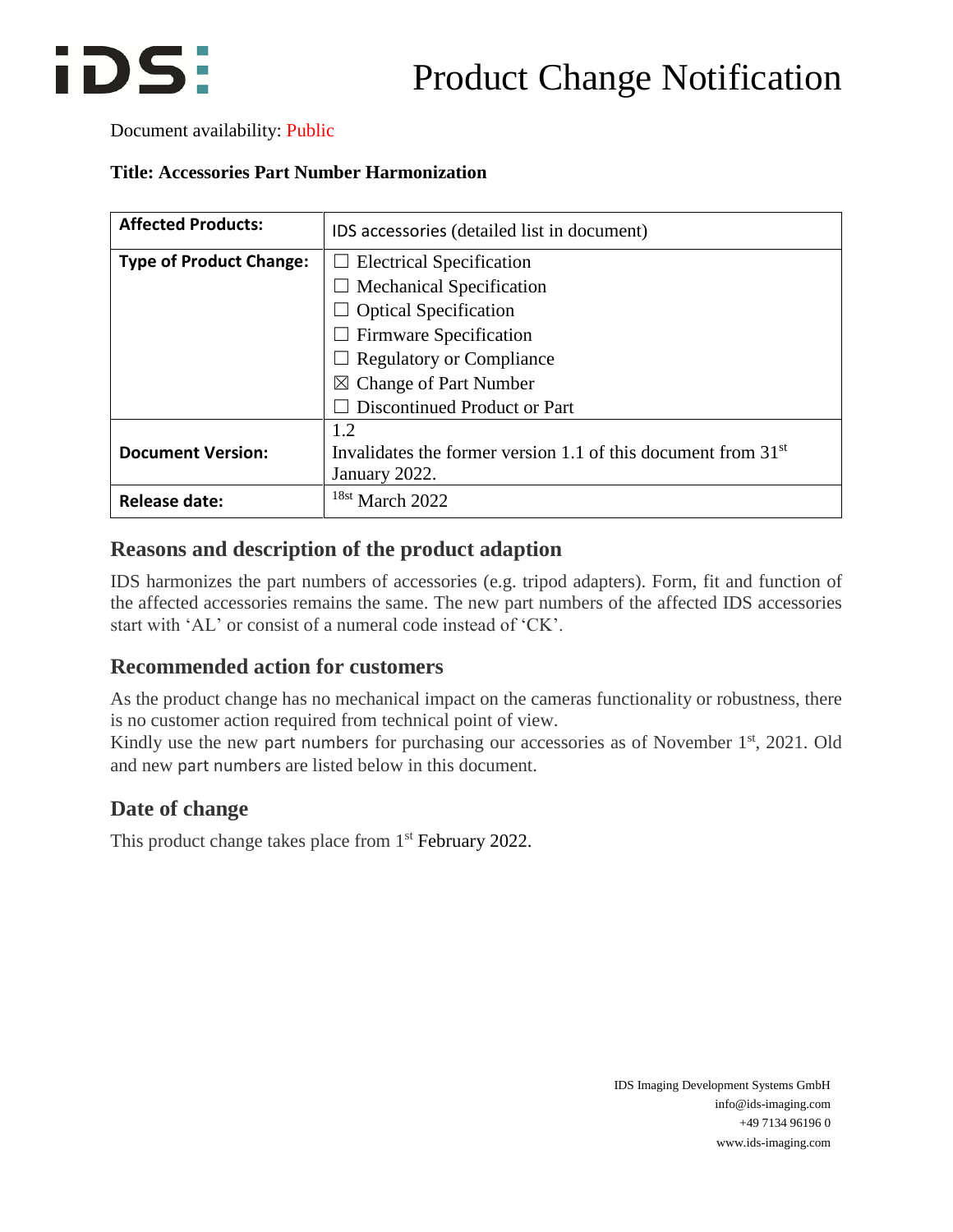

### Product Change Notification

### **Affected Part Numbers**

| Old<br><b>Part Number</b> | <b>New</b><br><b>Part Number</b> | <b>Match Code</b>                                   | <b>Product Picture</b>                                                                                                                                                                                                                                                                                                                                                                                                          |
|---------------------------|----------------------------------|-----------------------------------------------------|---------------------------------------------------------------------------------------------------------------------------------------------------------------------------------------------------------------------------------------------------------------------------------------------------------------------------------------------------------------------------------------------------------------------------------|
| CK00283                   | AL00083                          | Tripod Adapter Set GigE CP                          |                                                                                                                                                                                                                                                                                                                                                                                                                                 |
| CK00174                   | AL00084                          | Tripod Adapter Set uEye XS                          |                                                                                                                                                                                                                                                                                                                                                                                                                                 |
| CK00089                   | AL00085                          | <b>HARTING PushPull addition case</b><br>compact V4 |                                                                                                                                                                                                                                                                                                                                                                                                                                 |
| CK00419                   | AL00086                          | Tripod Adapter Set USB3 CP                          | $\frac{1}{\sqrt{1-\frac{1}{2}}}\frac{1}{\sqrt{1-\frac{1}{2}}}\frac{1}{\sqrt{1-\frac{1}{2}}}\frac{1}{\sqrt{1-\frac{1}{2}}}\frac{1}{\sqrt{1-\frac{1}{2}}}\frac{1}{\sqrt{1-\frac{1}{2}}}\frac{1}{\sqrt{1-\frac{1}{2}}}\frac{1}{\sqrt{1-\frac{1}{2}}}\frac{1}{\sqrt{1-\frac{1}{2}}}\frac{1}{\sqrt{1-\frac{1}{2}}}\frac{1}{\sqrt{1-\frac{1}{2}}}\frac{1}{\sqrt{1-\frac{1}{2}}}\frac{1}{\sqrt{1-\frac{1}{2}}}\frac{1}{\sqrt{1-\frac{$ |
| CK00557                   | AL00087                          | Tripod Adapter Set uEye ML                          |                                                                                                                                                                                                                                                                                                                                                                                                                                 |

IDS Imaging Development Systems GmbH info@ids-imaging.com +49 7134 96196 0 www.ids-imaging.com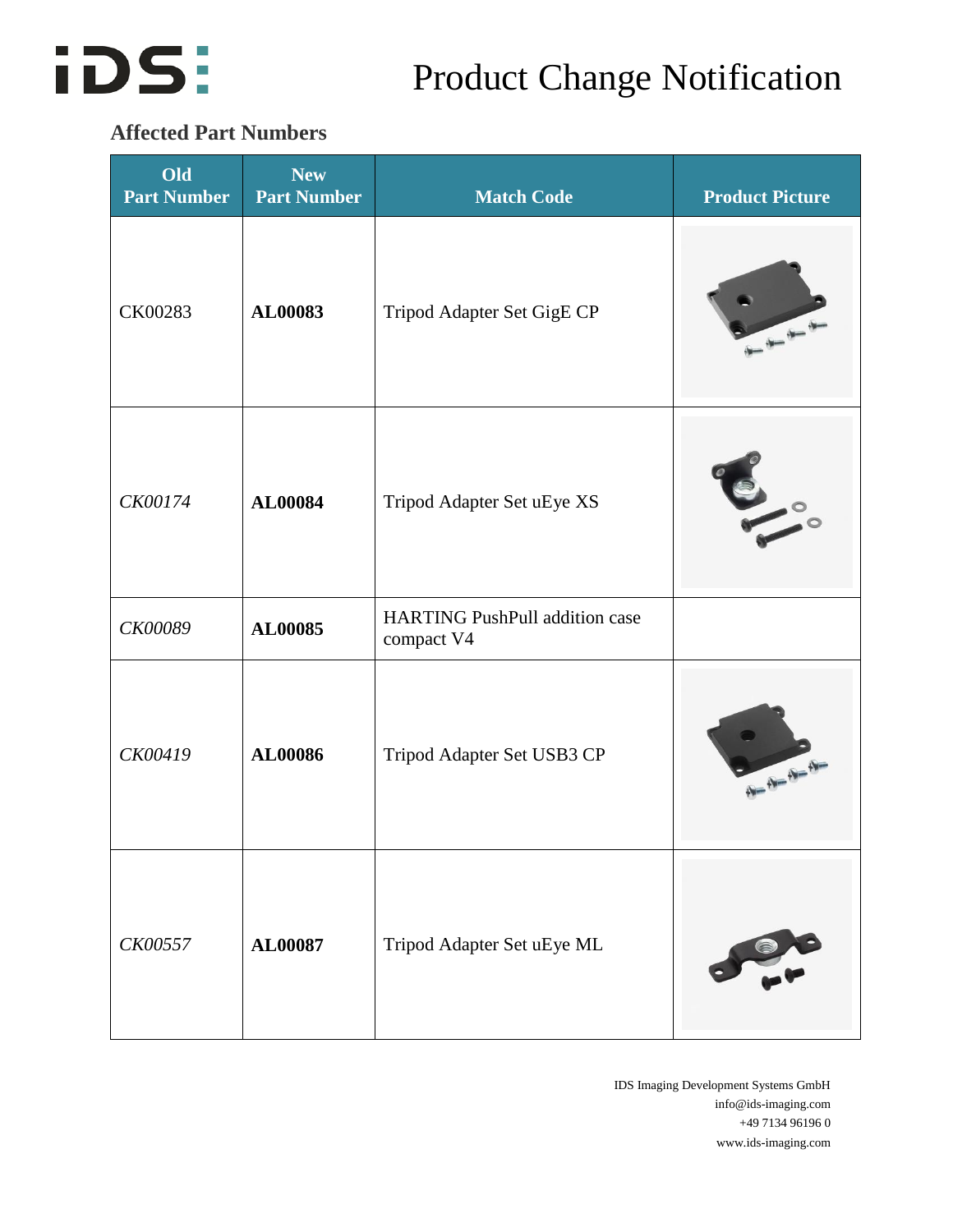# **iDS:**

## Product Change Notification

| Old<br><b>Part Number</b> | <b>New</b><br><b>Part Number</b> | <b>Match Code</b>               | <b>Product Picture</b> |
|---------------------------|----------------------------------|---------------------------------|------------------------|
| <b>CK00751</b>            | <b>AL00088</b>                   | Tripod Adapter Set V1.1 USB3 CP |                        |
| CK01459                   | AL00090                          | Tripod Adapter Set GigE FA/RE   |                        |
| CK01459.1010              | AL00092                          | Tripod Adapter Set IDS NXT rome |                        |
| CK01463.1010              | AL00094                          | Tripod Adapter Set IDS NXT rio  |                        |
| CK00717                   | AL00095                          | Cap for connector M9 series 712 |                        |